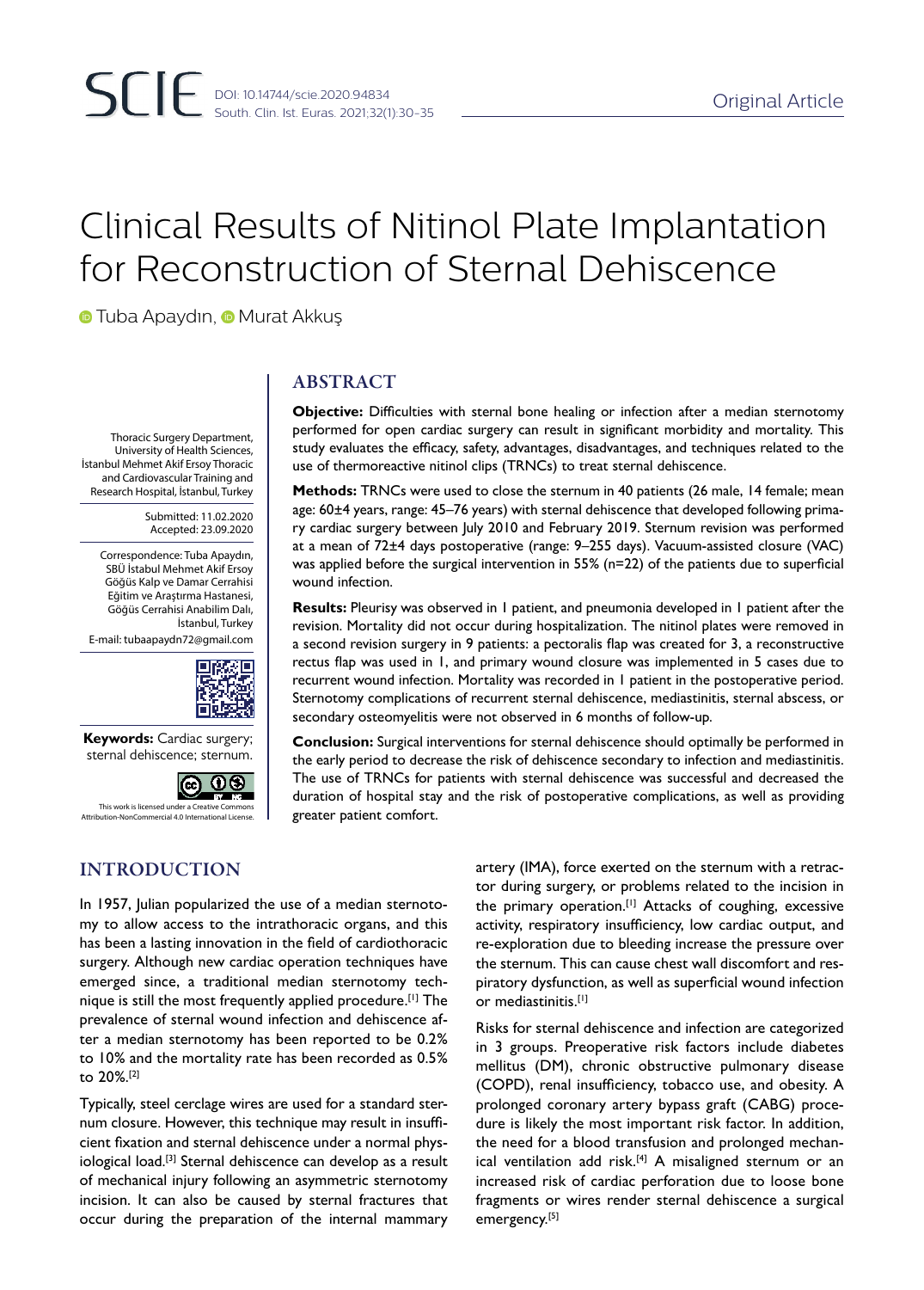A physical examination can reveal sensitivity, an audible click, oscillation of the sternum with a cough, or other chest wall movement. A plain chest radiograph may reveal early findings prior to clinical signs, however, a thorough review is required and not always performed. Minor abnormalities may include displacement or deterioration of sternal alignment as segments shift, and loss of central sternal lucency. Major findings of 2 or more wire dislocations are more dramatic and are rarely overlooked.<sup>[5]</sup>

Sternal dehiscence can be repaired using the classic or modified Robicsek technique, sternal plates, thermoreactive nitinol clips (TRNCs), or sternal talon systems.[1] The objective of this study was to evaluate the effectiveness of the TRNC technique, and the risk factors and clinical results in cases of sternal dehiscence treated with a revision procedure after primary cardiac surgery.

## MATERIALS AND METHODS

TRNCs were used in 40 patients with sternal dehiscence after primary cardiac surgery. Of the patients, 26 (65%) were male and 14 (35%) were female, with a mean age of 60±4 years (range: 45–76 years). In 22 cases, the surgical intervention was performed after vacuum-assisted closure (VAC) due to a surgical wound infection. The primary surgery was CABG in 30 patients, valve surgery in 8 patients, and ascending aorta replacement in 2 patients. Steel wires (Doğsan Surgical Sutures, Trabzon, Turkey) were used in the cardiac surgery. The preoperative risk factors (COPD, DM, renal insufficiency, bilateral IMA usage) are summarized in Table 1. The preoperative, intraoperative, and postoperative data of all of the patients are presented in Table 2. The results of a preoperative wound culture performed before the revision, and other medical data were obtained retrospectively. Institutional ethical committee approval was obtained (2019/29).

Preoperatively, 10% povidone iodine (Orbak Kimya, Istanbul, Turkey) solution was applied to the surgical area to prevent infection. Cefazolin (4 g/day) was administered in the postoperative period to patients with a negative wound culture until the chest drains were removed following cardiac surgery. Patients with an infected sternal wound were treated with antibiotherapy based on the surgical wound culture proliferation (Table 3). Antibiotherapy culture results were updated as data became available.

Sternal fixation was performed with 7 or 8 sternal wires applied in a single intervention. TRNCs were used to repair sternal dehiscence occurring after the initial surgery. The primary operation and perioperative details are summarized in Table 2.

## Surgical technique

The sternum was explored with care given not to damage the internal thoracic arteries. The skin, subcutaneous tissue, and necrotic tissue around the sternum was debrided as needed to remove unviable tissue. The sternal wires were removed, as well as unviable bone and cartilage, in

| <b>Table I.</b> Preoperative and intraoperative risk factors for |
|------------------------------------------------------------------|
| sternal wound infections (n=40)                                  |

|                                       | n  | %  |
|---------------------------------------|----|----|
| Diabetes mellitus                     | 20 | 50 |
| Chronic obstructive pulmonary disease | 12 | 30 |
| Renal failure                         |    | 10 |
| Bilateral internal mammary artery     |    | つち |

**Table 2.** Intraoperative and postoperative data related to the primary cardiac operation (n=40)

|                                   | $\mathbf n$    | %    |
|-----------------------------------|----------------|------|
| *Intraoperative                   |                |      |
| Coronary artery bypass grafting   | 30             | 75   |
| Valve                             | 5              | 12.5 |
| Ascending aorta replacement       | $\mathcal{P}$  | 5    |
| Left internal mammary artery      | 28             | 70   |
| Bilateral internal mammary artery | ı              | 2.5  |
| *Postoperative                    |                |      |
| Postoperative complications       |                |      |
| Surgical wound infection          | 22             | 55   |
| Pleurisy                          | 8              | 20   |
| Atrial fibrillation               | 5              | 12.5 |
| Delirium                          | $\mathcal{P}$  | 5    |
| Pneumonia                         | $\mathcal{P}$  | 5    |
| Acute renal failure               | $\mathcal{P}$  | 5    |
| Postperfusion syndrome            | $\mathfrak{p}$ | 5    |
| Mediastinitis                     |                | 2.5  |
| Pulmonary edema                   |                | 2.5  |
| Arrest                            |                | 2.5  |

order to reach viable tissue. The intercostal area was perforated and loop clamps were applied to keep the sternum closed until the clips were attached. The distance between the intercostal spaces was measured from above and below the costochondral joint to determine the appropriate clip size after the 2 parts of the sternum were brought together. The clips used were 7-8 mm smaller than the measured distance. Nitinol clips composed of nickel and titanium are very flexible at low temperatures (<8–10°C), and a shape memory effect begins with increased temperature (27°C), with a final shape achieved at 35°C. In this study, Jiangsu IAWA Biotech Engineering Co., Ltd. (Jiangsu, China.) nitinol alloy internal fixation devices were used (Fig. 1). The clips were first cooled with ice and special forceps were used to facilitate localization in the intercostal space before the clip was heated with warm water to activate the shape-memory effect. This characteristic also allows for easy removal as necessary, as the clip does not integrate into the bone.

The TRNCs were placed horizontally in the intercostal space for simple fractures and transversely over the sternum in cases of a complicated fracture of the bilateral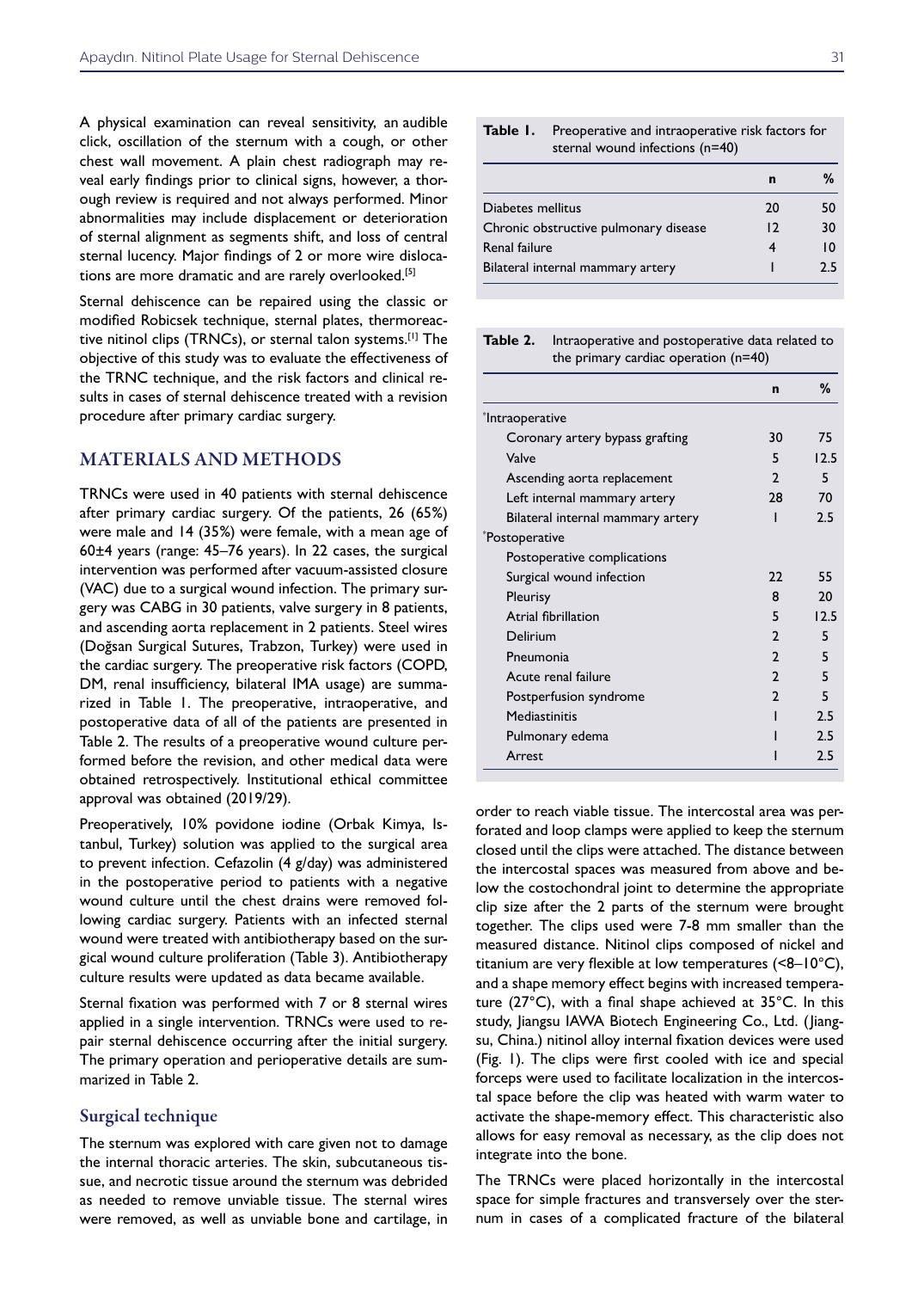|                                                         | n              | %           | Mean±SD    | Range      |
|---------------------------------------------------------|----------------|-------------|------------|------------|
| *Preoperative                                           |                |             |            |            |
| Time until revision (days)                              |                |             | 72±4       | $9 - 255$  |
| Sternal superficial wound infection (VAC treatment)     | 22             | 55          |            |            |
| Number of VAC applications                              |                |             | 3.4        | $I-I$      |
| Bacterial growth in wound                               | 17             | 42.5        |            |            |
| Methicillin-resistant Staphylococcus aureus             | 6              | 15          |            |            |
| Methicillin-resistant coagulase negative Staphylococcus | $\overline{4}$ | 10          |            |            |
| Klebsiella pneumoniae                                   | 4              | 10          |            |            |
| Pseudomonas aeruginosa                                  | $\mathsf{I}$   | 2.5         |            |            |
| Staphylococcus epidermidis                              | $\mathbf{I}$   | 2.5         |            |            |
| Serratia                                                | $\mathsf{I}$   | 2.5         |            |            |
| C-reactive protein level (>5 .0 mg/dL)                  | 35             | 87.5        |            |            |
| Leucocyte count (>10.0*10°/L)                           | 13             | 32.5        |            |            |
| Antibiotic usage                                        |                |             |            |            |
| Cefazolin                                               | 16             | 40          |            |            |
| Piperacillin tazobactam                                 | 9              | 22.5        |            |            |
| Ampicillin sulbactam                                    | $\overline{4}$ | 10          |            |            |
| Ceftriaxone                                             | $\mathbf{I}$   | 2.5         |            |            |
| Moxifloxacin                                            | $\mathbf{I}$   | 2.5         |            |            |
| Ciprofloxacin                                           | $\mathbf{I}$   | 2.5         |            |            |
| Ertapenem                                               | $\overline{2}$ | 5           |            |            |
| Imipenem                                                |                |             | 2.5        |            |
| Meropenem                                               | $\mathbf{I}$   | 2.5         |            |            |
| Amikacin                                                | $\mathbf{I}$   | 2.5         |            |            |
| *Postoperative                                          |                |             |            |            |
| Duration for extubation (minutes)                       |                |             | $259 + 55$ | $25 - 720$ |
| Duration of hospitalization in intensive care unit      |                |             | 0.72       | $0 - 3$    |
| Duration of hospitalization                             |                |             | 10.2       | $3 - 23$   |
| Complication                                            | $\overline{2}$ | 5           |            |            |
| Pleurisy                                                | $\mathbf{I}$   | 2.5         |            |            |
| Pneumonia                                               | $\mathbf{I}$   | 2.5         |            |            |
| Mortality                                               | 0              | $\mathbf 0$ |            |            |
| $R$ evision $(2nd)$                                     | 9              | 24.3        |            |            |
| Pectoralis flap                                         | $\mathsf{I}$   | 2.5         |            |            |
| Rectus flap                                             | $\mathbf{I}$   | 2.5         |            |            |
| Primary wound closure                                   | 5              | 12.5        |            |            |
| Mortality                                               | $\mathbf{I}$   | 2.5         |            |            |

**Table 3.** Preoperative, intraoperative, and postoperative clinical data of the revision surgery (n=40)

VAC: Vacuum-assisted closure; SD: Standard deviation.

edges of the sternum to provide greater stabilization (Fig. 2). The same procedure was used in the other intercostal spaces.

## RESULTS

The preoperative and intraoperative risk factors for sternal wounds are summarized in Table 1. Revision surgery was performed in all of the study patients for persistent dehiscence. Preoperative and intraoperative data are presented in Table 2 and Table 3. Patients with dehiscence underwent TRNC surgery for sternal revision at a mean of primary postoperative 72±4 days (range: 9–255 days). Seven intubated patients were in the intensive care unit for 1 day. VAC was performed prior to the revision due to sternal wound infection in 22 patients (55%). An average of 3.4 (range: 1–11) VAC applications was used in these cases. Bacterial growth in a wound culture was positive in 17 patients (42.5%). Methicillin-resistant Staphylococcus aureus (MRSA) developed in 6 patients (15%), Methicillin-resistant coagulase-negative Staphylococcus (MRKNAS) in 4 (10%), Klebsiella pneumoniae in 4 (10%), Pseudomonas aeruginosa in 1 (2.5%) and a Serratia infection in 1 (2.5%). The C-reactive protein level (87.5%) was positive in 35 patients (>5.0 mg/dL). The leukocyte count was high in 13 patients (32.5%) (>10.0x10<sup>9</sup>/L). Cefazolin was admin-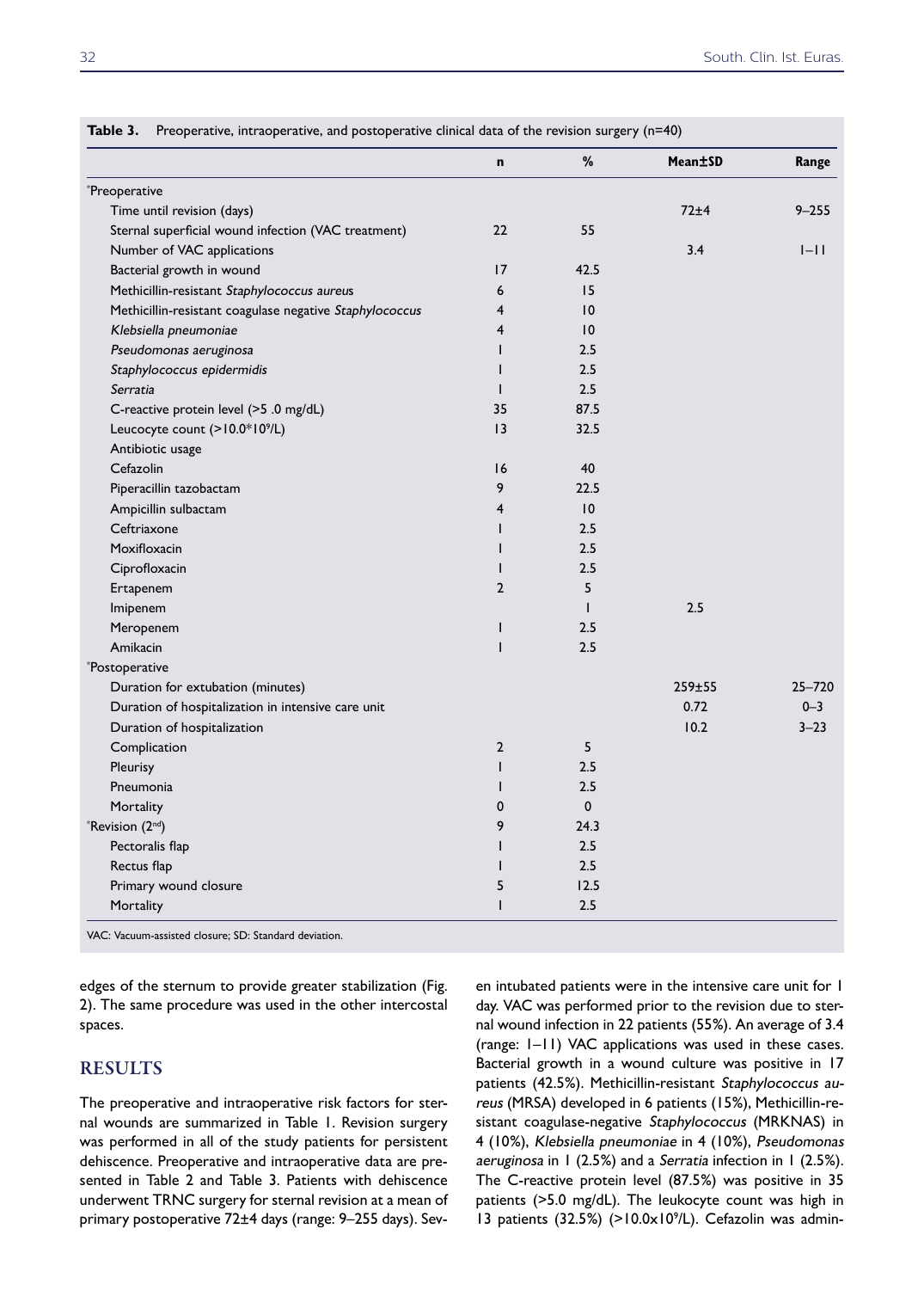

**Figure 1.** Thermoreactive nitinol clips.



**Figure 2.** Clips placed crosswise over the sternum for complicated fractures.

istered preoperatively in 16 patients (40%), while piperacillin tazobactam was used in 9 patients (22.5%), and ampicillin sulbactam in 4 patients (10%) (Table 3). The mean duration of extubation was 259±55 hours (range: 25–720 hours). The length of hospitalization in the intensive care unit was a mean of 0.72 days (range: 0–3 days). The duration of hospitalization was a mean of 10.2 days (range: 3–23 days). A postoperative complication was observed in 2 patients (5%): pleurisy in 1 patient (2.5%) and pneumonia in 1 patient (2.5%) (Table 3). In the second revision surgery, the nitinol plates were removed in 9 patients: a pectoralis flap was used in 3 cases, a reconstructive rectus flap in 1, and primary wound closure was performed in 5 cases with a recurrent wound infection following a negative report of bacterial growth in a wound culture. Mortality was observed in 1 patient due to respiratory insufficiency in the seventh postoperative month after the second revision surgery.

## **DISCUSSION**

The median sternotomy technique first described by Minton in 1887 offered the means for a more complete exploration of the heart and mediastinal components in open cardiac surgery. However, sternal dehiscence and wound

infection continue to be significant complications of this procedure.[3] The diagnosis is generally made radiologically. Displacement of sternal wires and a midsternal stripe are the most common radiological manifestations. Sternal dehiscence that is not due to infection typically presents with sternal separation, chest wall discomfort, and respiratory difficulty.<sup>[6,7]</sup> Although the reported incidence of sternal dehiscence is only 0.4% to 5.1%, the resulting morbidity and mortality rate is high.<sup>[3]</sup>

The development of sternal dehiscence after a sternotomy for CABG, valve operation, or other thoracic surgery has long been a problematic complication.<sup>[2]</sup> In this study, the primary operation was CABG in 75% and valve surgery in 12.5%.

The traditional method of using sternal wires remains a frequently used means to achieve sternal closure. The low cost, education, and the low rate of sternal wound complications are among the reasons this method continues to be preferred. However, randomized data demonstrate that rigid plate fixation provides better bone healing than sternal wires. Raman et al.<sup>[8]</sup> reported less use of analgesics in the early postoperative period after rigid plate fixation. Delay in bone healing can disrupt recovery, respiratory function, and activity.<sup>[9-11]</sup> In this study, 75.7% of the patients who had sternal dehiscence following the use of sternal wires were successfully treated with TRNCs. The remaining 24.3% of the study patients were treated with a second revision surgery due to recurrent wound infection.

Patients with a thin and fragile sternum are more prone to have sternal dehiscence after open cardiac surgery.<sup>[6]</sup> Bone stability is of particular importance in patients with DM, renal failure, COPD, or diminished lung volume.[4] In our study, 50% of patients with sternal dehiscence after cardiac surgery had DM, 30% had COPD, and renal failure was a predisposing factor in 10%. Sternal wiring was unsuccessful in the primary operation because the bones were fragile and there were multiple fractures.

Various surgical methods, such as the use of TRNCs, talon systems, sternal plates, the Robicsek technique, and muscle flaps can be a sternal dehiscence in many centers.<sup>[1-3]</sup> There is no consensus on a standard, preferred technique. Sarıkaya et al.<sup>[12]</sup> compared the Robicsek technique and TRNCs. They reported similar complication rates (6.3% for the Robicsek technique and 7.7% for TRNCs). However, Bejko et al.<sup>[13]</sup> reported a better dehiscence ratio when they used TRNCs than with standard sternal wiring (SSW) (0% and 1.6% need for rewiring for TRNCs and SSW, respectively).<sup>[10,11]</sup> No sternal dehiscence was observed following the application of TRNCs in patients with sternal dehiscence in that study.

TRNCs, composed of a nitinol alloy, have significant advantages when compared with titanium plates, which are made of stainless steel, as they are less destructive, more biocompatible, and stable.<sup>[6]</sup> Their thermoreactive structure enables easy and safe application to the bone. Nitinol clips don't integrate with bone and are more compatible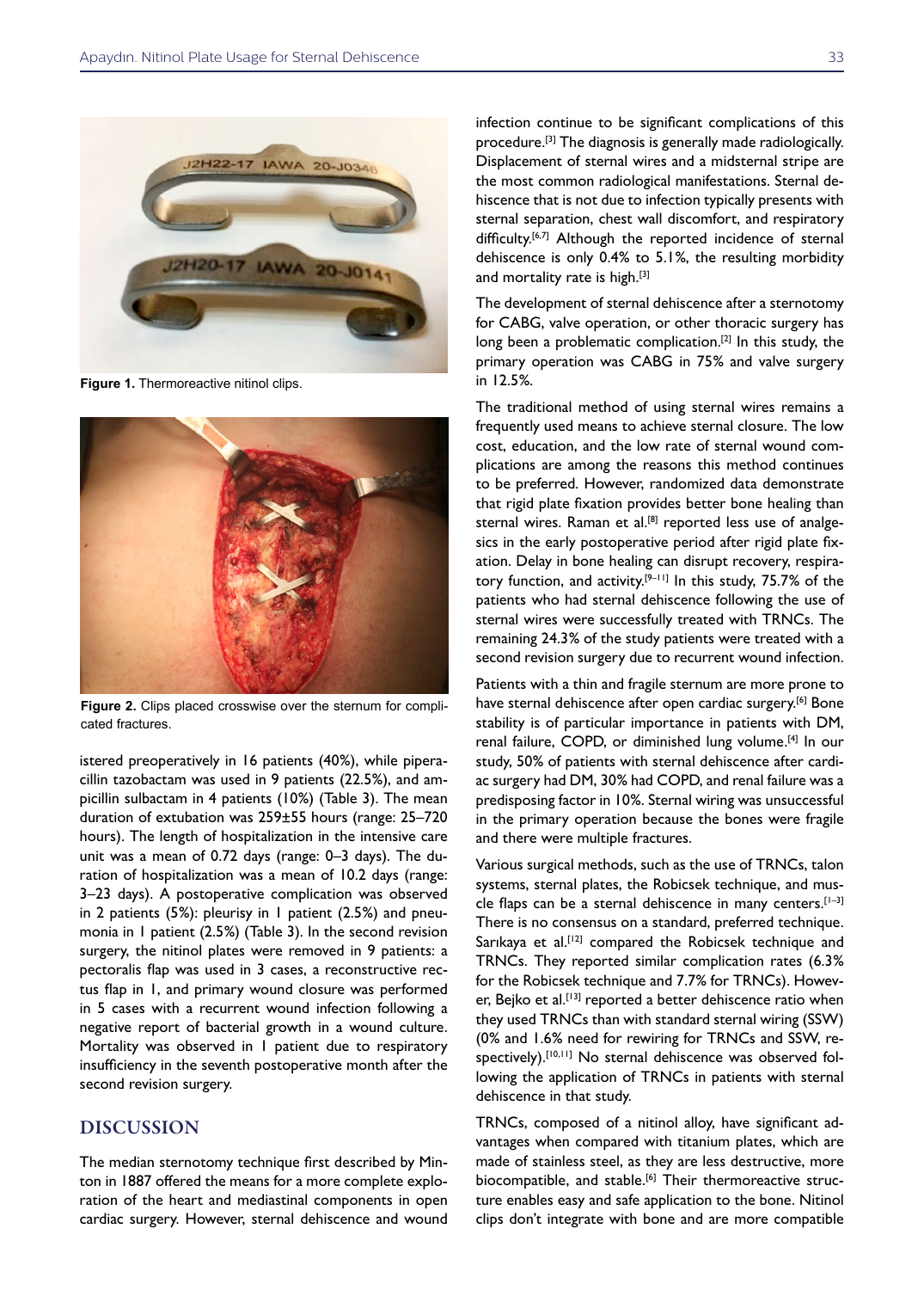with magnetic resonance imaging computed tomography scans.[13,14] The risk of bleeding is also lower than with standard wires. Nitinol clips provide up to 15% elasticity under tension. At body temperature, the rigidity of the clips can cause fractures with high force, however, force also causes fractures when wires are used. The risk of torsion of the bone is lower with clips because they have a larger surface area. These advantages and reports in the literature led us to choose nitinol clips for our patients.<sup>[1-6]</sup>

Debridement and closure with a muscle flap was preferred in cases of a sternal wound infection. High vacuum pressure with polyurethane foam provided effective treatment of infection developing after the median sternotomy. However, this technique can only be used in patients with intact pleura, and has potential complications of a cardiac output decline and pleural rupture.<sup>[2]</sup> Reiss et al. preferred TRNCs for the repairment of sternal dehiscence after sternal VAC. They applied this technique without dissecting the adhesions in the substernal area and no complication was reported.[1]

Of the patients in this study, 55% had wound culture positivity in the sternal wound before revision. Wound cultures identified MRSA as the most common agent, followed by MRKNAS and Klebsiella pneumoniae. In our study, VAC was performed due to superficial wound infection before TRNC application in 55% of the patients. We did not dissect the adhesions in the substernal area regarding the risk of cardiac injury and no postoperative complication was observed in this patient group. The nitinol plates of 9 patients were removed in the postoperative period due to recurrent wound infection.

Olbrecht et al. reported a rate of sternal dehiscence of 20% using classic methods, such as the Robicsek technique, with or without a muscle flap for sternal dehiscence and wound infection.<sup>[3]</sup> In this study, the nitinol plates were removed in 9 cases: a pectoralis flap was used in 3, a reconstructive rectus flap was created in 1 case, and primary wound closure was performed on 5 patients due to recurrent wound infection. No sternal dehiscence was found in the postoperative period.

Nikolaidis et al.<sup>[15]</sup> reported that the incidence of sternal wound infection was lower with TRNCs compared with SSW after sternal closure (1.7% vs 2.3%).<sup>[16,17]</sup> Sarıkaya et al.<sup>[1]</sup> preferred to use TRNCs and found them to be beneficial to prevent infection. Similarly, Bejko et al. found less deep sternal wound infection after the application of TRNCs compared with SSW (0.2% vs 1.6%; p=0.02). [15-19] They compared 1702 patients who had undergone a procedure with SSW and 572 patients with TRNCs and concluded that TRNCs were superior to SSW for sternal closure. In our study, 24.3% of the patients experienced a sternal wound infection after the application of TRNCs and 59.4% developed a sternal wound infection following the use of SSW.

Titanium reconstruction plates, cables, and screws may extend the lateral area for fixation via horizontal rib-torib stabilization, however, we did not elect to use these techniques in patients with poor bone quality. Of our patients, 50% had DM and 30% had COPD in the preoperative period. TRNCs were effective in our patients with mild osteoporosis.[20]

Postoperative sternal dehiscence may be observed during the initial hospitalization period.[1] Early surgical intervention should be considered to avoid the risk of mediastinitis. However, sternal dehiscence was only discerned 1 month postoperatively in 55% of our patients and the mean time until revision was 72±4 days, which was related to the fact that 30% of our patients were referred to us from other clinics. No mediastinitis complication of revision was seen.

The mean postoperative hospitalization period after revision for our patients was 10.2 days. The mean period for extubation was 259±55 minutes. The mean postoperative length of stay in the intensive care unit was 0.72 days. We found that the use of TRNCs to correct sternal dehiscence provided a satisfactory recovery.

## **CONCLUSION**

TRNCs can be a practical means to provide bone stabilization and preservation of functional movement of the sternum. We found TRNCs to be very satisfactory even in patients with a thin and fragile sternum due to comorbidity factors. We suggest the use of TRNCs without substernal tissue dissection to treat sternal dehiscence after sternotomy with or without wound infection. TRNCs are a safe, quick, and easy option that requires less hospitalization and has a lower cost.

#### Funding

This research received no specific grant from any funding agency in the public, commercial, or not-for-profit sectors.

### Ethics Committee Approval

Approved by the İstanbul Mehmet Akif Ersoy Thoracic and Cardiovascular Training and Research Hospital Ethics Committee (2019/29).

#### Peer-review

Internally peer-reviewed.

#### Authorship Contributions

Concept: T.A., M.A.; Design: T.A., M.A.; Supervision: T.A., M.A.; Fundings: T.A., M.A.; Materials: T.A., M.A.; Data: T.A., M.A.; Analysis: T.A., M.A.; Literature search: T.A., M.A.; Writing: T.A., M.A.; Critical revision: T.A., M.A.

#### Conflict of Interest

None declared.

## REFERENCES

- 1. Sarıkaya S, Büyükbayrak F, Altaş Ö, Yerlikhan O, Fedakar A, Rabuş M, et al. Thermoreactive nitinol clips for re-sternotomy in cases of sternal dehiscence. Turk Gogus Kalp Dama 2013;21:669–7[5. \[CrossRef \]](https://doi.org/10.5606/tgkdc.dergisi.2013.7603)
- 2. Sahasrabudhe P, Jagtap R, Waykole P, Panse N, Bhargava P, Patwardhan S. Our experience with pectoralis major flap for manage-